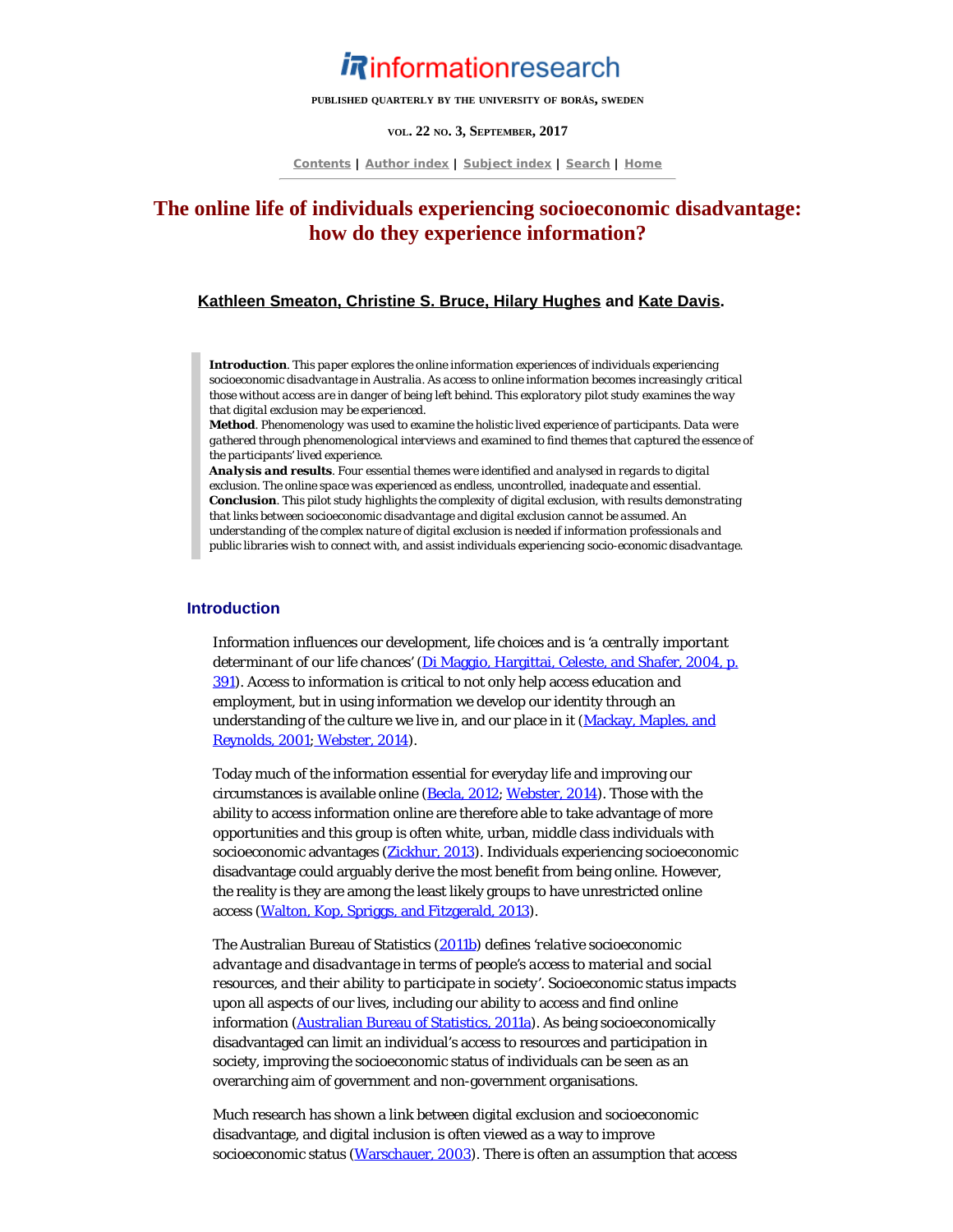to the Internet will allow all individuals access to the same information and the ability to derive the same benefits  $(Foley, 2004)$  $(Foley, 2004)$ . However, this view does not adequately acknowledge the complicated relationship between information access, knowledge and power.

The way a person uses digital technology is influenced by factors such as their education and literacy as well as their perceptions of how useful the digital environment will be for them [\(Warschauer, 2003](#page-13-5)). It cannot be assumed that all those who are experiencing socioeconomic disadvantage, even individuals with low education or literacy, will not see the value in going online. Indeed it has been asked whether a mobile phone may be seen as even more important than food and shelter to socioeconomically disadvantaged groups like the homeless [\(le Dantec, 2008](#page-13-6)).

As the digital environment provides opportunities for many different types of interaction, digital exclusion is a complex issue. It is not a simple digital divide, but rather a nuanced concept that takes into account not only access to technology, but also how and why technology is used and the impact of use or non-use on individuals' lives. Through the use of phenomenology this exploratory pilot study investigated the way that digital exclusion is experienced by individuals experiencing socioeconomic disadvantage, taking a holistic view of information, with the understanding that information affects all aspects of our lives.

#### **Literature review**

This section analyses the literature surrounding digital exclusion. Based on the literature we have identified three different ways digital exclusion or inequality may be experienced. These three categories are:

- the access digital divide
- digital social inequality (including being digitally information poor),
- digital economic inequality.

Each of these categories may be experienced separately or simultaneously. The basis of these categories can be traced back to the work of van Dijk [\(2005\)](#page-13-7) and the four barriers he proposed to online information access:

- 1. lack of elementary digital experience caused by lack of interest, computer anxiety, and unattractiveness of the new technology (*motivational access*),
- 2. no possession of computers and network connections (*material or physical access*),
- 3. lack of digital skills caused by insufficient user-friendliness and inadequate education or social support (*skills access*),
- 4. lack of significant usage opportunities (*usage access*).

Van Dijk's barriers are hierarchical, with motivational access being the first necessary component before we move onto the next stage of usage.

#### **The access digital divide**

The access digital divide refers to the second of van Dijk's ( [2005\)](#page-13-7) four barriers to online information access, namely lack of physical or material access. The access digital divide was the way the digital divide was initially imagined [\(van Dijk, 2006](#page-13-8)). While imagining the digital divide solely in terms of access to digital technology is problematic, it is important to acknowledge that a gap does still exist between those with technology versus those without [\(Selwyn and Facer, 2010](#page-13-9)).

Using the term *access digital divide* allows a nuanced understanding to emerge. Access digital divide can be taken to mean the advantages and disadvantages individuals have dependent on their level of access (high speed unlimited access versus limited connectivity), or place of access (at home versus in public and/or at work) [\(Warschauer, 2003](#page-13-5)). The way that individuals access the Internet affects both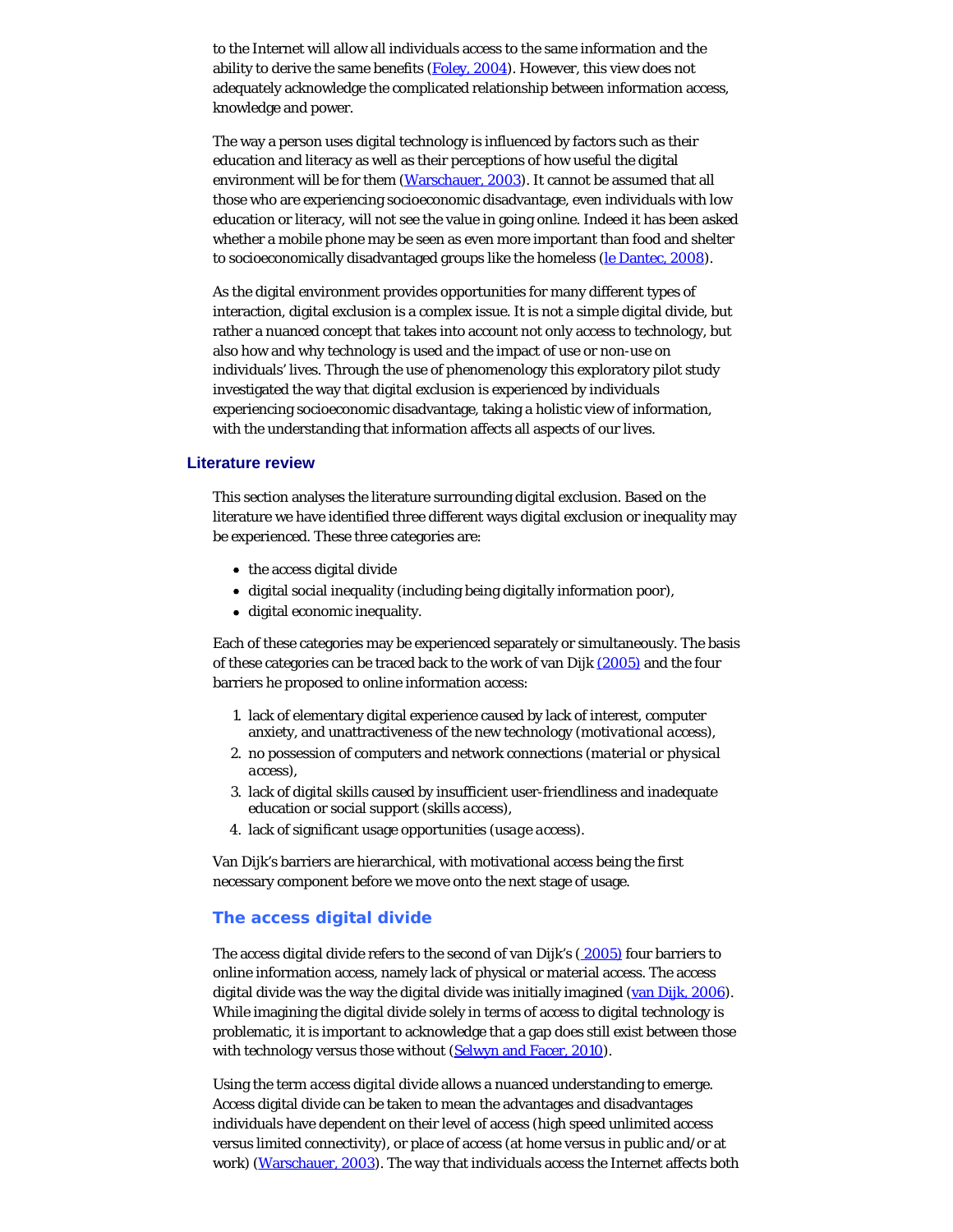the amount of information and the type of information they access because they may be forced to choose between competing information needs due to time constraints, autonomy of use and Internet filters [\(Baum, Newman, and Biedrzycki, 2014](#page-13-0)).

## **Digital social inequality**

Social inequality in the digital environment refers to the ability of individuals to develop and maintain social relationships online that contribute to their overall wellbeing. As more people head online to socialise, the Internet has become one of the central spaces in which to interact with others [\(McKenna, Green, and Gleason,](#page-13-10) [2002](#page-13-10)). This may be especially true for those on low incomes because it is often cheaper to connect via the Internet than to contact someone by telephone, particularly when keeping in touch with friends and family overseas ([Foley, 2004\)](#page-13-0).

The Internet can help people accrue social capital ([Warschauer, 2003](#page-13-5)). Social relationships are an important source of information, providing anything from advice about health care to information about job opportunities [\(Fox, 2013](#page-13-0); [Warschauer, 2003](#page-13-5)). In particular social media is designed to be easy to use, and can allow those who may be excluded in other digital arenas to access information and interact with organisations, from banks to libraries to educational providers, in new ways [\(Bernsmann and Croll, 2013](#page-13-0)).

A subset of social inequality online is being digitally information poor, according to Chatman's [\(1992\)](#page-13-0) theory of information poverty. Individuals who are information poor are typically from marginalised groups, such as the economically poor. Those who experience information poverty include those who engage in the act of knowingly depriving themselves of information sources by deliberately not accessing information that could be useful, due to mistrust and fear [\(Chatman, 1992](#page-13-0)).

Becla [\(2012\)](#page-13-0) contends that digital information poverty may be due to the fact that individuals are overwhelmed by the amount of information that they are confronted with, an information overload, or *'helplessness in the face of the information source'* (p.130). However digital information is now becoming part of everyone's life. Whether individuals are able to access technology or not, their everyday lives are affected by society's increasing reliance on technology and digital information ([Le](#page-13-6) [Dantec, 2008\)](#page-13-6).

This type of inequality has been imagined as a skills gap by van Dijk [\(2005\)](#page-13-7). However it is also associated with a lack of social support and knowledge : ndividuals who are not socially connected via the Internet can miss out on information that would be of use to them, and also social contacts and information that would stimulate them ([van Dijk, 2005](#page-13-7)). Helsper's recent call for research to move away from a top down approach and use relative digital deprivation theory (RDDT) recognises the different ways digital social inequality can be experienced [\(2016](#page-13-0)). Using the relative digital deprivation theory allows researchers to examine the motivations of those who choose to engage or not in the digital world, through exploring the social context they operate in [\(Helsper, 2016](#page-13-0)). While relative digital deprivation theory is not used as a framework in this study, like Helsper we recognise the need to look in depth at individuals' circumstances with digital exclusion rather than assuming both a relationship and *solution*.

#### **Digital economic inequality**

Economic inequality or exclusion in a digital environment is taken to mean being unable to derive economic benefit from the digital world, through a variety of means. Job opportunities are more likely to be advertised online and many employers will only accept online applications. In terms of employment, digital economic inequality is also associated with the access digital divide. As more and more jobs require online skills, those without access and hence the capacity to develop these skills are left behind [\(Winchester, 2009](#page-13-11)). Again digital economic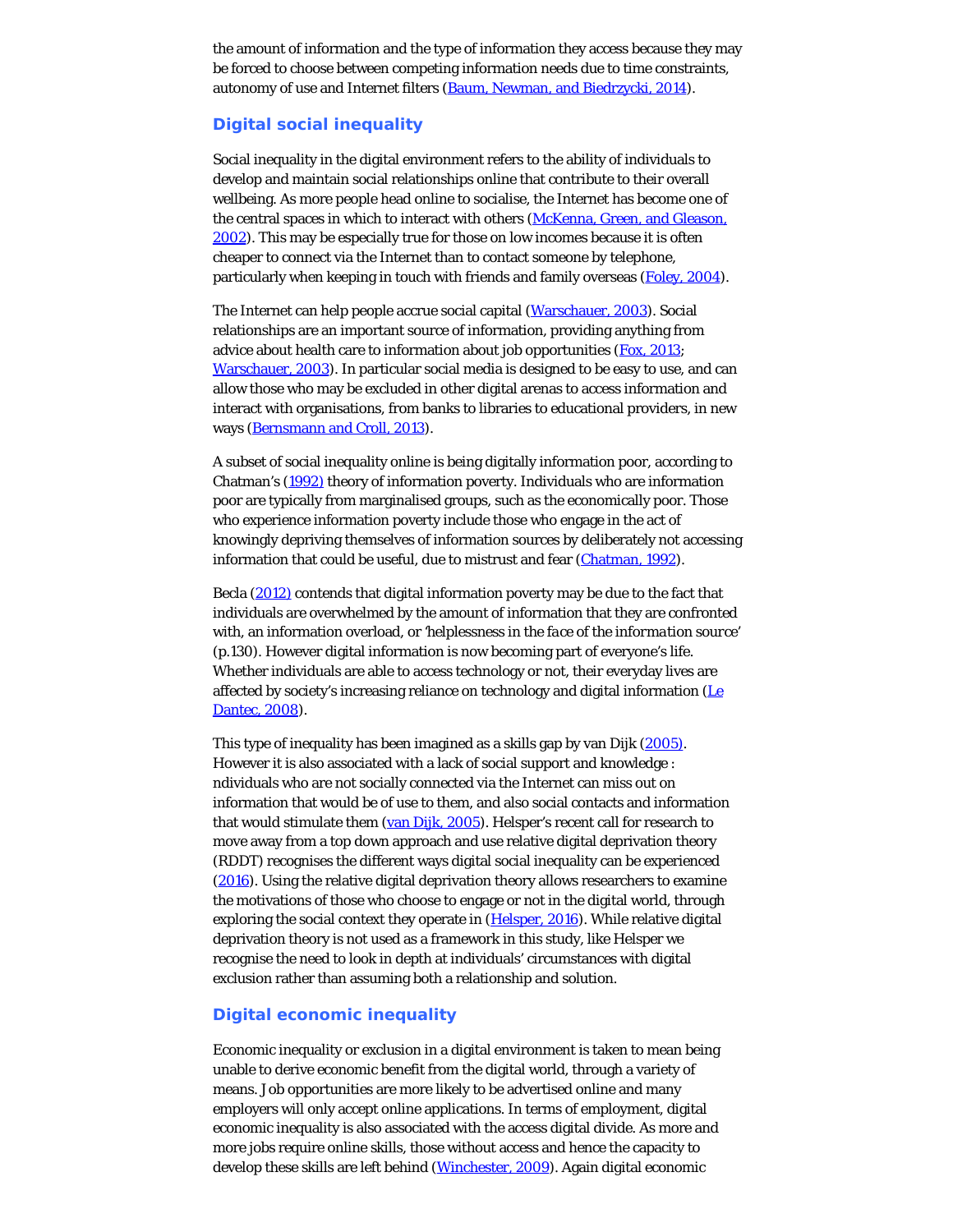inequality can be associated with a skills gap, lack of social support and knowledge as per van Dijk [\(2005](#page-13-7)).

Government departments and other organisations are moving many of their services online. There are some services and products that organisations only offer online, or there may be discounts offered for online purchase [\(Winchester, 2009](#page-13-11)). An Australian study found that having the skills to use a smart phone allowed participants to budget more effectively, and find products at cheaper prices [\(Humphry, 2014](#page-13-0)).

Economic digital exclusion can also restrict access to education. This starts as early as primary school. Children from higher income families are more likely to have home Internet access which leads to increased academic performance, particularly in relation to literacy skills [\(Jackson](#page-13-0) *[et al.](#page-13-0)*[, 2006](#page-13-0)). In the tertiary sector, use of online technologies has been considered a great equaliser, enabling those who may have been unable to access education face to face to access online education (**Barraket** [and Scott, 2001\)](#page-13-0). However, using technology for education requires a high level of skill with technology, which not everyone will possess, and it has been argued that this makes education less accessible and more elitist [\(Callahan and Sandlin, 2007](#page-13-0)).

#### **Digital exclusion - a complex issue**

As technology use becomes more prevalent amongst people in developed countries, technology is also becoming part of the everyday lives of individuals experiencing socioeconomic disadvantage. Whether they are able to access technology or not, the lives of individuals experiencing socioeconomic disadvantage are affected by society's increasing reliance on technology [\(Le Dantec, 2008](#page-13-6)). Technology is used for a variety of necessary everyday interactions: applying for jobs; communicating with employers; accessing information about and applying for welfare payments; finding housing; and creating and maintaining connections with friends and family. Thus, limited access to technology can have a significant impact on individuals who are experiencing socioeconomic disadvantage ([Le Dantec](#page-13-12) *[et al.](#page-13-12)*[, 2011](#page-13-12)).

Previous research into the relationship between digital exclusion and socioeconomic status has focused mainly on the economic impacts of digital exclusion, specifically on the cost of individuals being unable to access information related to education, employment, and health and government departments [\(Rose, Seton, Tucker, and](#page-13-13) [van der Zwan, 2014\)](#page-13-13). While digital exclusion impacts individuals economically, an inability to access online networking and communication tools affects individuals in all aspects of their lives [\(Helsper, 2012](#page-13-0)). Digital exclusion is increasingly being recognised as a complex phenomenon that can be experienced in numerous ways and it is not neccessarily tied to social or economic status ([Helsper 2016;](#page-13-0) [van](#page-13-14) [Deursen and Helsper, 2015](#page-13-14)). In order to understand the complexity of digital exclusion it is useful to relate it to the digital divide model, in which digital exclusion is described as the third level of the digital divide ([van Duersen and Helsper, 2015](#page-13-14)). The first level of the digital divide is related to access to the digital world, the second level of the digital divide is related to motivation to access the digital world, whereas digital exclusion (the third level) relates to the way individuals gain benefit from being online.

If digital inclusion is taken to mean that individuals will make the best use of digital technology for their own needs, then the needs of each individual must be considered valid, no matter what they are. The way that individuals can meet these needs and derive benefit (the third level digital divide) is critically important [\(van](#page-13-14) [Duersen and Helsper, 2015](#page-13-14)). By examining the lived experiences of socioeconomically disadvantaged individuals, this pilot study adds to the knowledge base surrounding the relationship between socioeconomic disadvantage, access to, and use of technology. This study addresses the gap in the literature about digital exclusion in everyday life.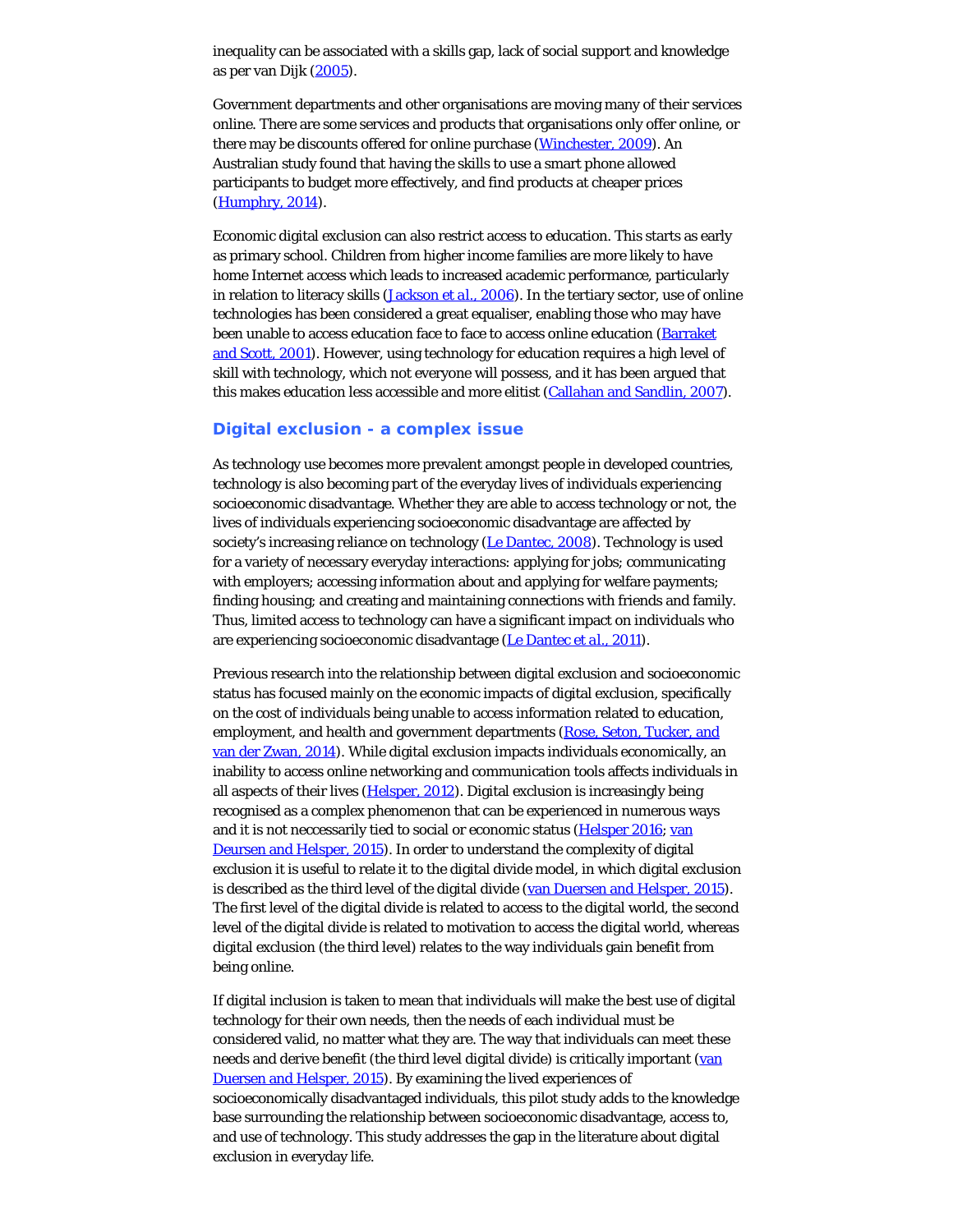Research into digital exclusion tends to focus on the problem of being digitally excluded, offering theories about why someone is digitally excluded and the steps that can be taken for them to become digitally included. Many of these studies are quantitative and come from a top down perspective, the theory being imposed on the group by the researcher from above. This study instead took a holistic view, using phenomenology to examine the entire online information experience of socially excluded people. It also affords critical insight into current theories of digital exclusion because through comparison of theory and participants' lived experiences, ways that socially excluded individuals may or may not experience digital exclusion will be illuminated.

#### **Research approach**

This phenomenological study brings a fresh perspective to the problem of socioeconomic disadvantage by focusing on the information experience of those affected. Previous research into this area has brought a functional information literacy lens, and a skills focus to the problem [\(Haras and Brasley, 2011](#page-13-0)). At first glance this could seem to be the solution to the information problems of socioeconomically disadvantaged individuals; that is by teaching them the skills they need to become information literate, they will be able to improve their circumstances. However this approach comes at the problem in a way that is top down, and imposes solutions without a full understanding of the information experience of people experiencing socioeconomic disadvantage. To have any chance of solving digital exclusion we must first understand the experience of individuals experiencing socioeconomic disadvantage. Through a study of information experience, which focuses on participants' life worlds, we can gain this vital understanding.

Viewing information experience as a research object allows us to explore the online information experiences of the individuals experiencing socioeconomic disadvantage in a holistic way. We can examine more than the skills needed to access information, but the broader information experience which is understood as:

> *the way in which people experience or derive meaning from the way in which they engage with information and their lived worlds as they go about their daily life and work [\(Bruce, Davis, Hughes, and Stoodley, 2014, p. 6\)](#page-13-0).*

# **Phenomenology**

Phenomenology was the methodological approach adopted for this study as it involves exploration of the lived experience of a particular phenomenon ([van](#page-13-15) [Manen, 1997](#page-13-15)). It allows researchers to study the holistic lived experience and reveal the essence of a phenomenon ([Stewart and Mickunas, 1974](#page-13-16)). Thus, uncovering and describing the essence of a phenomenon is the main goal of phenomenology, as well as *'the explication of various levels of meaning of phenomena, and their interrelationships'* [\(Stewart and Mickunas, 1974](#page-13-16)). Phenomenology proposes that different theories and assumptions about the nature of a relationship often mean that the phenomenon is interpreted before a true understanding of its nature is uncovered [\(van Manen, 2014](#page-13-17)). The relationship between digital and social exclusion has been explored and given rise to a number of theories. Yet what remains largely unexplored is the lived experience of the socially excluded.

Phenomenology does not provide a theory with which to explain digital exclusion, but rather it enables the discovery of insights into the experience of digital exclusion which are currently lacking in the literature [\(Van Manen, 2014](#page-13-17)). Rather than interpreting data about digital exclusion and socioeconomic disadvantage, this research aimed to reveal the nature of the relationship between individuals experiencing socioeconomic disadvantage and online information; thereby drawing attention to the way theories may or may not fit the lived experience. While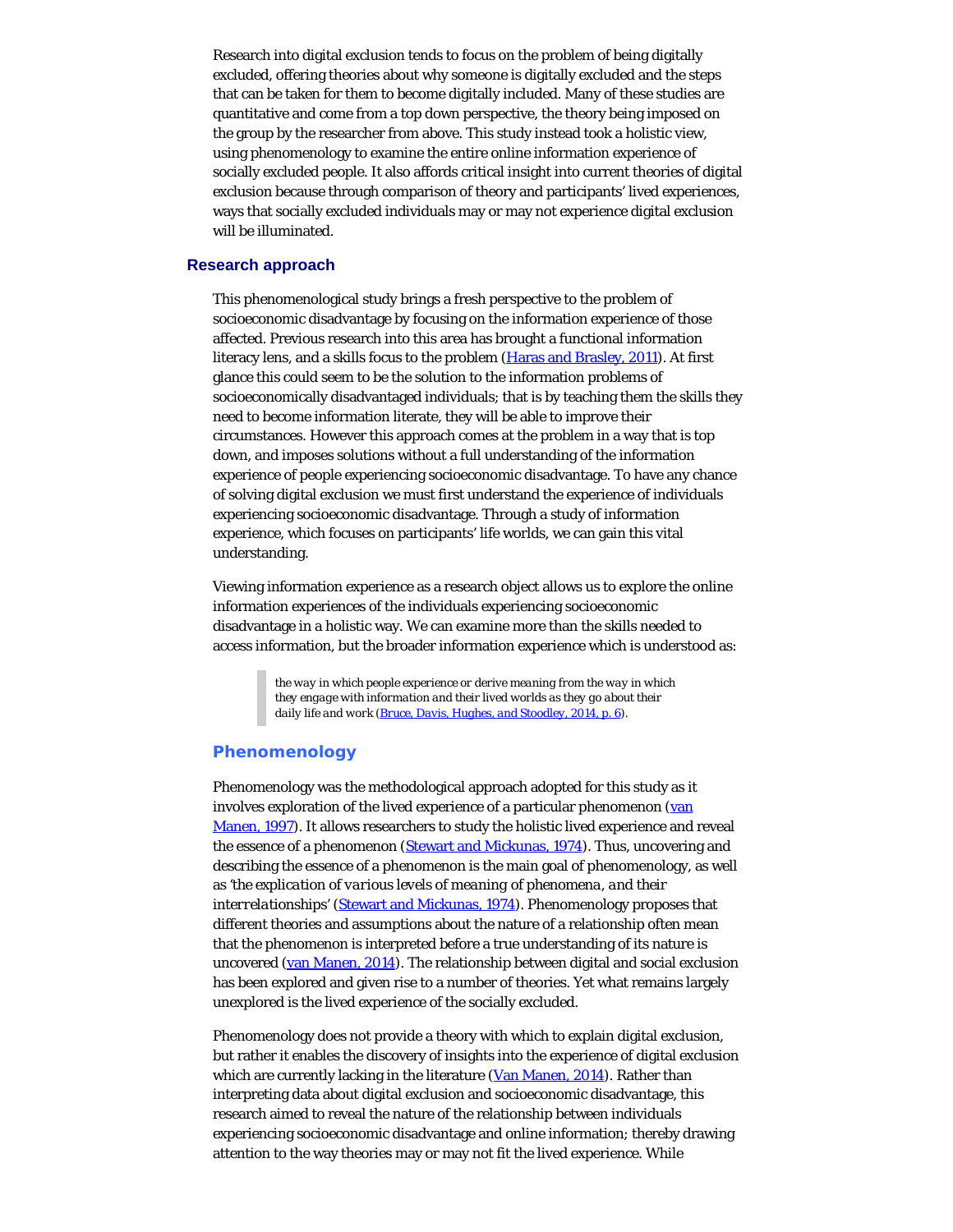phenomenology does not involve adherence to a strict set of procedures, assuming a phenomenological (open) attitude is critical [\(van Manen, 2014](#page-13-17)). The main researcher in this study achieved this bracketing of the natural attitude and assumptions, the epoche reduction, through reflection on her own experiences and knowledge of online information and putting aside any preconceptions.

For this study phenomenological interviewing was used to collect data. Phenomenological interviews focus on gathering enough material consisting of stories (incidents, anecdotes) about lived experiences in order to undertake proper analysis without resorting to speculation about the experiences [\(van Manen, 1997](#page-13-15)). The interview questions were carefully formulated to draw these experiences from participants in a semi-structured interview that allowed their information experience to be explored in a natural way.

#### **Participants**

In phenomenology the researcher seeks to collect data from participants who have experienced the phenomenon ([Creswell, 2013](#page-13-0)). The two participants for this pilot study were of low socioeconomic status as defined by the Australian Bureau of Statistics [\(2014](#page-13-0)). Data from participants were anonymised and both participants have been given pseudonyms for this article. As this was an exploratory pilot study for doctoral research the aim of the study was to establish that the concepts were worthy of further research, thus the sample size is limited to two participants. The participants self selected into the study via flyers displayed in housing providers' offices.

The first participant, Alice, was a 34 year old single mother of five children who lived in a western Brisbane suburb with her two youngest children and her brother. Alice finished school at the age of 14, was unemployed at the time of the research and had been for the past four years. She was not seeking work at the time, and relied on government assistance for her income. Alice had experienced homelessness in the past, and was currently marginally housed, that is housed in accommodation that is short-term or unstable, in a rental accommodation.

The second participant, Susan, was a single mother of one child, who identified herself as between 18-25. Susan was born in Libya and emigrated to Australia as a toddler. She finished school in Year 10 and was unemployed and relied on government assistance for her income and accommodation, living in community housing in a northern Brisbane suburb.

Both participants had intermittent access the Internet through their smart phones and use pre-paid data plans.

# **Data explication**

Following the interviews the lead author searched for themes with the aim of uncovering the structure of meaning of the participants' lived experiences. This initial analysis was guided by van Manen's fundamental lifeworld themes: lived space and lived human relations. Although these lifeworld themes were originally conceptualised to understand lived experience in the physical world, they were applied to the online world for this study. While lived space can refer to the feeling a physical space has on you, for example the difference in feeling between a church and a train station, it can also be applied to online spaces and the feelings one has on different digital platforms. Similarly lived human relations can take place in the online world as well as the physical.

In phenomenology, a *theme* uncovers the essence of the experience, gives shape to the lived experience and makes sense of the experience [\(van Manen, 1997](#page-13-15)). The theme must capture an aspect of the lived experience and shed light on its essence.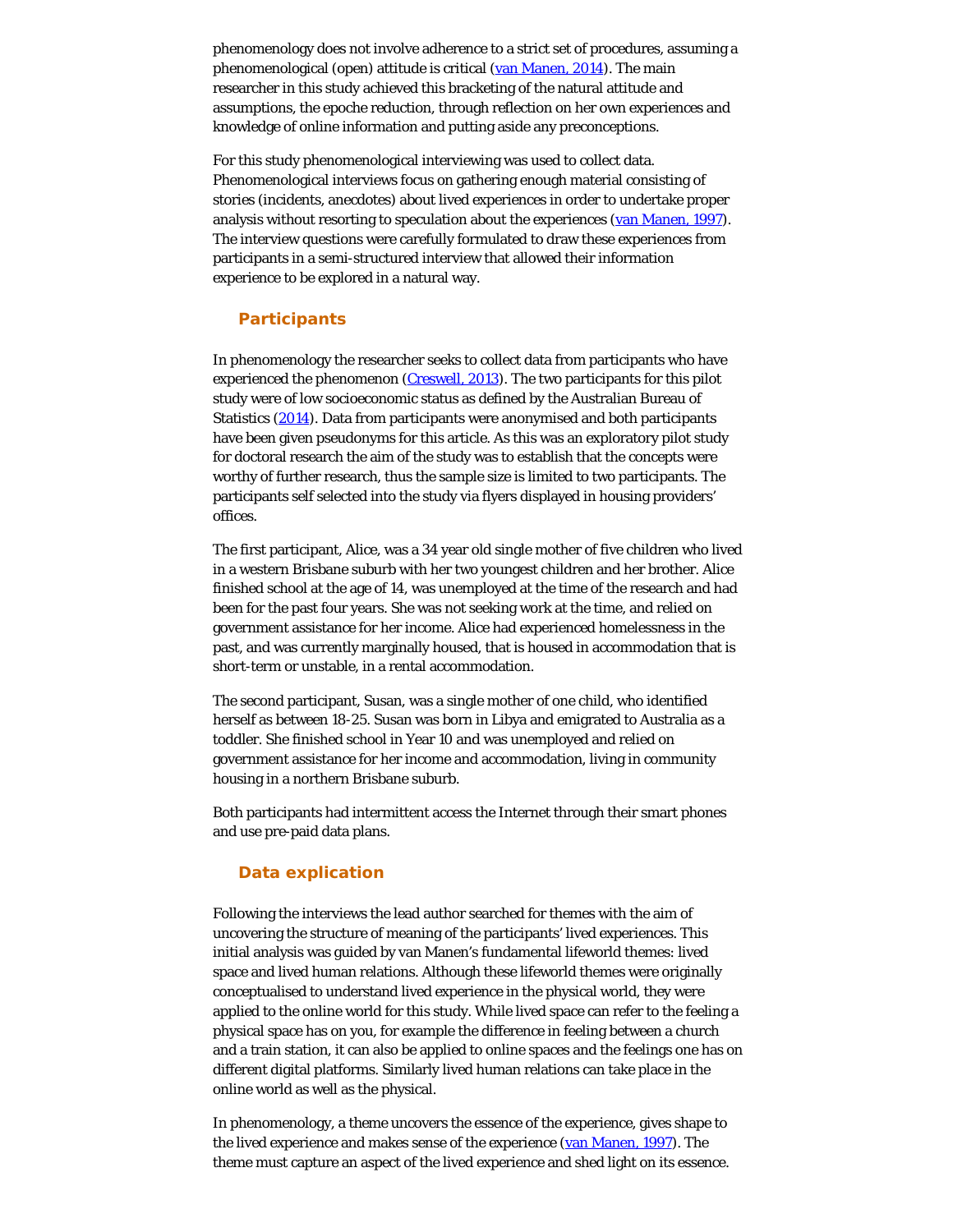The four themes that emerged from the data explication were:

- endless information journey,
- uncontrolled information space,
- inadequate information space,
- essential information space.

These may be experienced separately or in tandem.

# **Findings**

# **The endless information journey**

Information was experienced as taking an endless journey online. Alice referred to the online space as a place where you can keep searching for information:

*I just click online and open things and then I end up with like 3000 pages.*

Online there was no limit to what could be found; the journey could continue in search of information and this had both positive and negative aspects.

For Alice and Susan, the positive aspect of the endless journey online was the ability to find information in a way that was convenient. As Susan said, you *'get the information you need quick, everything's on there'*.

Alice highlighted being able to find information about things such as children's clothes and recipes, while Susan was able to check transport and find the cheapest prices on items she was going to purchase. Access to this type of practical information is one way that the endless journey is positive.

# **Uncontrolled information space**

The negative side of the endless information journey was that it was uncontrolled. As a mother, Alice had concerns about the information her young children could access online. Alice had taken measures to restrict the online access of her children but she was aware that this control was limited. While the information experience is of endless journey through information, it is not controllable information, which can be threatening.

Susan also had no concerns about the amount of information, but was rather more concerned with the *'fake'* information that she found online. Susan accessed all her news through Facebook, liking particular pages to get updates, but found that she had often been fooled into liking a *'fake'* page. Again, the feeling of not being able to control the quality of information was highlighted.

Connected to the feelings of control in the online space was the aspect of control over accessing online information. The home wi-fi connection or personal mobile phone using pre-paid data was seen as the only trustworthy place to go online. Alice specifically stated that she *'won't connect in public places or libraries, I don't trust them'*. While Susan did not say she does not trust public places specifically, the only public place she feels comfortable connecting is McDonald's, rather than an organisation like the public library that she has no personal connection to.

# **Inadequate information space**

While the information is boundless, the online information space was also experienced as inadequate. Both Alice and Susan found the online information space inadequate in terms of information they viewed as complex, and Alice also found it inadequate in terms of interactions with organisations.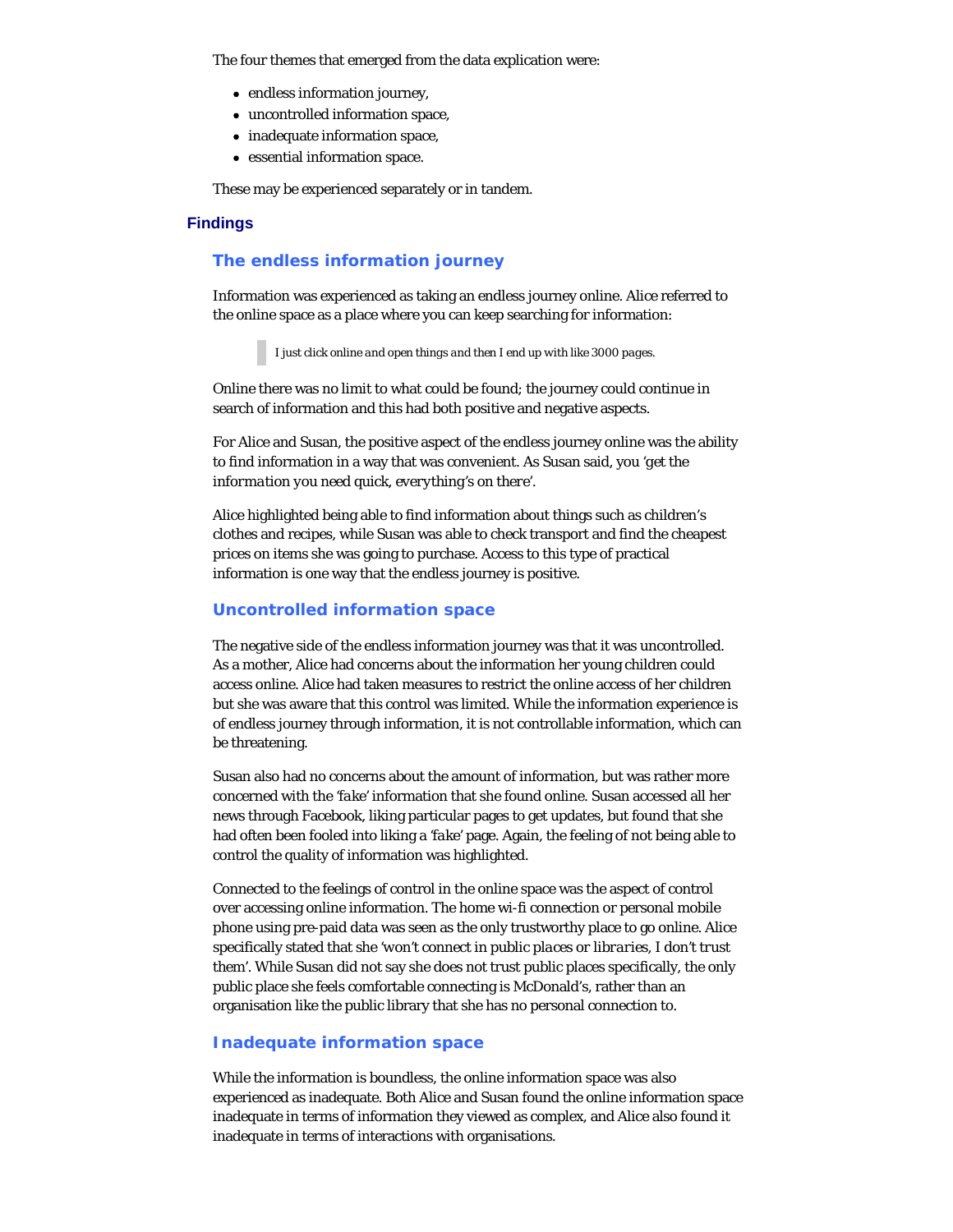Alice experienced connecting and exchanging online information with others as lacking something that was present in face-to-face interaction. She spoke about using a government department app on her smartphone. The whole process of using the app was *'just really, really, really hard'* for Alice, and resulted in her spending an hour and a half going between the app and the department website to fill in the correct information. She then had to ring the department when it opened the next morning as she was concerned she would receive extra benefits that would then have to be paid back to the department.

Alice not only felt that her own interactions with others in an online space were inadequate, but that they were also inadequate for her father. Alice's father is unable to read or write, yet:

> *they tell him to go online and I just laugh …. I said you can't force a 60 year old to use a computer when he doesn't know how to.*

Alice manages many of her father's transactions for him as more of them are moving online. As his information needs are not met online, but can only be dealt with faceto-face and often through a mediating party, the online information experience is both inadequate and frustrating for him, and for Alice when she carries out online transactions for him.

Susan found the online information space inadequate when it came to searching for information about jobs or housing. Rather than going online she would prefer to

> *use the newspaper to find a job or house, they have heaps of ads at the back, and it's more updated.*

Both Alice and Susan had difficulties finding complex information online when they searched for medical information. One of Alice's children has a heart condition and while she was pleased that she could search for the information online, it was also difficult:

> *cause the knowledge and the big words, I couldn't find nowhere so I had to get a mate to read it and break it down into what I call dummy terms, so I just couldn't understand it and I do now.*

Susan experienced a similar situation. When searching for medical information about her daughter she *'got like five different answers'* and was unable to discern which might be the most reliable. In comparison to the face-to-face experience of having information explained to them, the online information experience is lacking in this situation.

#### **Essential information space**

Both participants experience the online information space as essential, with access to it facilitating a range of necessary interactions, from personal relationships to dealing with organisations.

During the interview, Alice repeatedly referred to a need to be online, *'my phone is my life'* and when asked how often she connected to the Internet Susan replied *'everyday, continually'*. For both participants the smartphone was where they kept all the information relating to their personal lives. Not only does their phone hold data regarding their lives, it also provides instant access to anything they want to know. As seen in the experience of the endless journey, being online was essential to access all this information.

For Susan this was apparent in her social relationships. She does not use email or any other social media applications apart from Facebook and regards Facebook as an essential social space, more so now she has an infant daughter: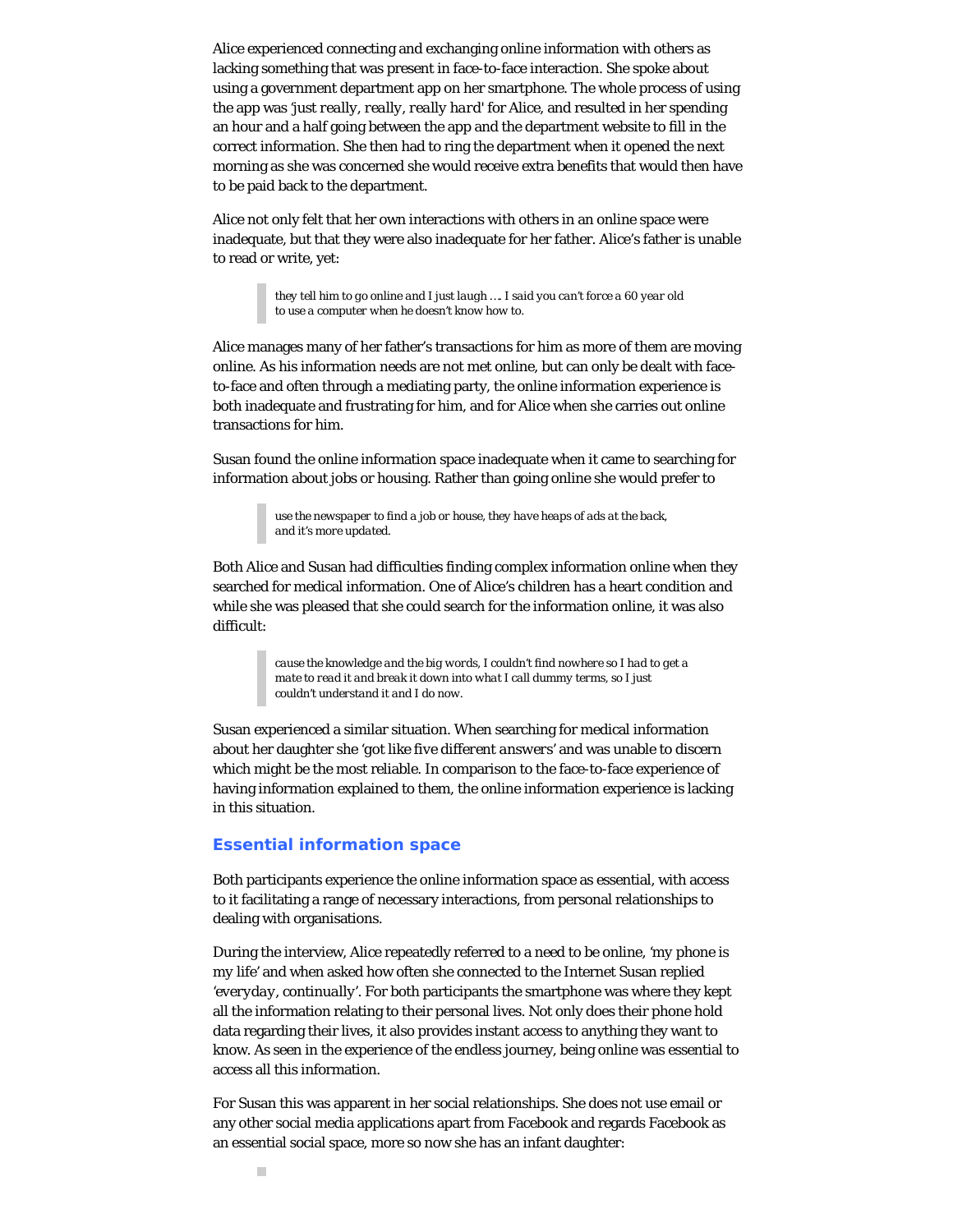*if I didn't have Facebook it would probably affect my relationships, it would be harder to communicate and keep up with what's happening.*

This was also revealed when Alice spoke about her father's experiences. His online information experiences demonstrate other ways that online information was experienced as inadequate, and also as essential:

> *I don't know how my Dad does it … he has to drive there, he has to sit and wait … it was all over rent assistance, they forgot to put the right amount in. We waited an hour and a half just to speak to one person for two minutes. I was like "you're lucky my Dad's here" because I just would have exploded.*

Even though the online information space was experienced as inadequate by Alice and her father, she still viewed it as essential as it is the place where necessary transactions take place.

This was also reflected in Susan's comments about the apps that she uses to manage her finances, such as her banking app and the Centerlink app. Before she was able to use the app to access information about her benefits she was forced to take her daughter with her to the Centerlink office which she found difficult. Even though Susan sometimes struggles to use the app, because, she says, it is *'not as good as the banks'*, it is still preferable to visiting the Centrelink office.

Another way that online information was experienced as essential was its use as an educational tool, and it is seen in some ways as more important than traditional literacy tools. Both of Alice's children who reside with her have learning difficulties. Her ten year old son is unable to read or write properly and her five year old son has hearing and speech difficulties. Alice believes that it is essential that they both have the skills to use the Internet, *'it scares me cause this is our future it's the computers'*. Alice sees the Internet as being essential in that it is the place where information is stored, and therefore it is necessary for her sons to navigate the online information world. The fact that it is so essential means that the online information experience of her sons is almost more important than their traditional literacy. They need to be able to use the Internet more than any other skill, in fact the most important thing is that they *'can use the Internet and stuff as well'*.

# **Discussion**

Research into digital exclusion tends to focus on the problem of being digitally excluded, offering theories about why someone is digitally excluded and the steps that can be taken for them to become digitally included. This pilot study instead took a holistic view, using phenomenology to examine the online information experiences of individuals experiencing socioeconomic disadvantage. Once the themes had been identified within the data, current theory about digital exclusion was re-examined in light of the participants' experiences. As hermeneutic phenomenology analyses the participants' experiences with the view of the *being-in-the-world*, examining how existing theory applies to the lived experience of participants is particularly appropriate.

# **Access digital divide**

Both participants experienced an access digital divide. While they had the technical means to connect online using their smartphones, they did not always have the financial means to do so. Critically, Alice was also unwilling to connect to the Internet in a public place, and neither participant would consider using the public library Internet access. This raises two important issues.

First, the findings draw attention to the information that Alice and Susan choose to access. While both participants were able to go online autonomously, the impact of limited access must not be underestimated. As they are imposing restrictions on how they access online information, they are also having to make choices about what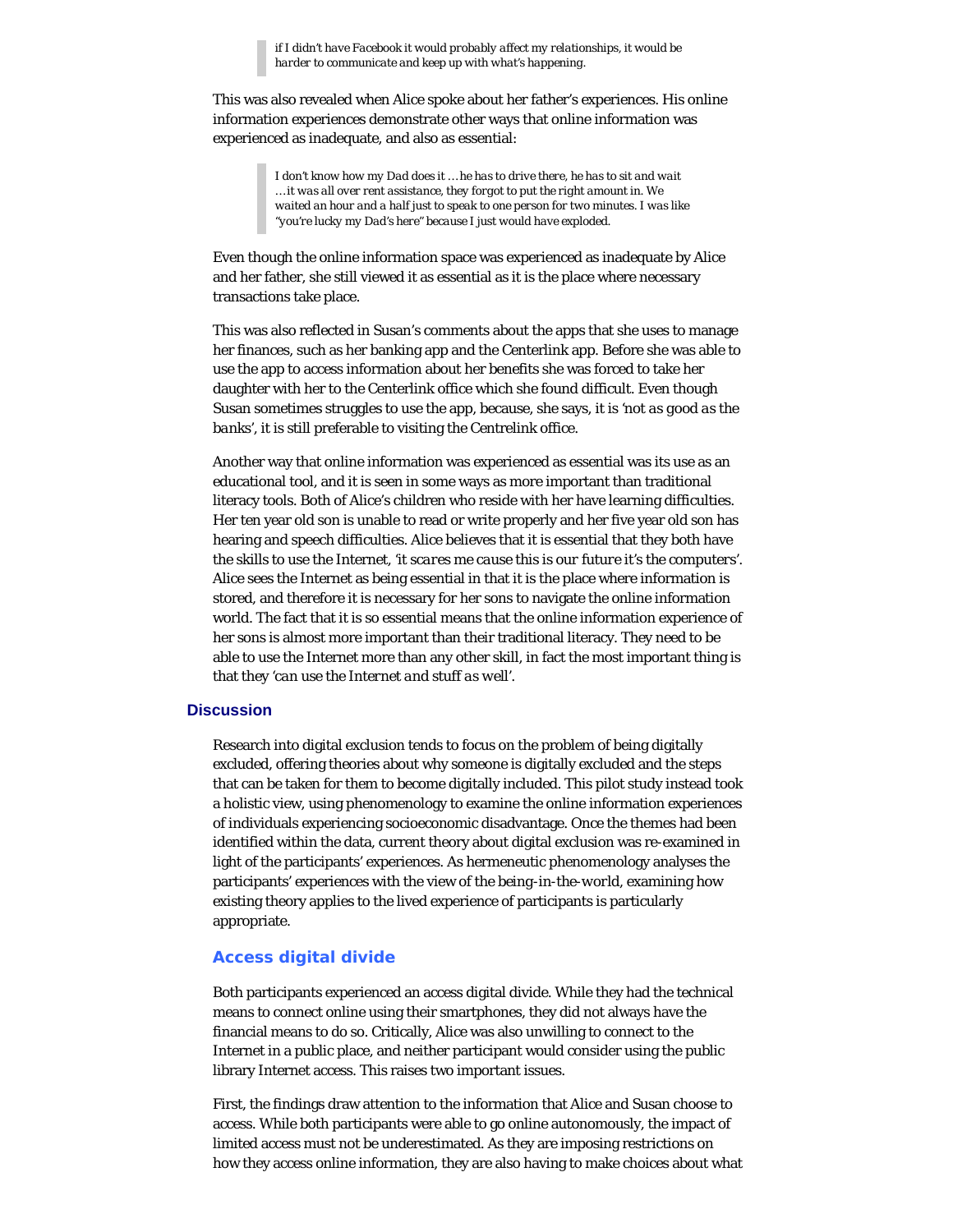to view online as their data allowance is used. An awareness of data running out may mean that certain information is given higher importance [\(Baum,](#page-13-0) *[et al.](#page-13-0)*[, 2014](#page-13-0)) and prioritised for access. Depending on what information is given the highest importance, Susan and Alice may be depriving themselves of information that may be important.

The second issue is around the way that public libraries are connecting with low socioeconomic clients and promoting the services that they offer. Neither participant was willing to connect to the Internet at a public library. They both were unwilling to utilise any services that the library offered. Public libraries have historically had a commitment to improving the lives of those experiencing socioeconomic disadvantage via access to information ([Wray, 2009](#page-13-18)). However, the experiences of these participants suggest that public libraries do not necessarily connect with this group. While the participants would have been able to access more help with navigating online information at a library, they were not aware that they could access this assistance. While this sample size is small it still raises questions regarding the ways in which libraries can compete with McDonald's wi-fi to connect with clients in a digital world.

It has been shown that lack of access to the Internet impacts upon an individual's ability to be involved in society, at a personal and community level (*Jin and Cheong*, [2008\)](#page-13-0). This was clearly reflected in the way that both participants felt that they were *'missing out'* when they were not able to go online.

# **Social digital inequality and information poverty**

Alice experienced a self-imposed social digital inequality. While she was able to interact via social media, she was not motivated to use this space continually as she experienced it as inadequate. One of the benefits of being socially included online is having access to support networks [\(Fox, 2013](#page-13-0)). As Alice has got children with medical and educational issues it may be that accessing online support networks would be beneficial, as has been the experience of other mothers [\(Davis, 2015](#page-13-0); [Fox,](#page-13-0) [2013](#page-13-0)). Instead of reaching out to others Alice cut off potential information sources that may be of benefit.

While Susan was able to connect and build a support network via Facebook, she was still suffering from information poverty [\(Chatman, 1992](#page-13-0)). Susan chose to get all her news and information via Facebook, as she views as suspect sites that have not come via her Facebook feed. This closing herself off to certain types of information because they are from sources she does not trust is a clear example of information poverty. Susan would prefer to live in a small world of information, with the feed she has cultivated on Facebook echoing her world view, rather than explore other Websites.

Digital exclusion is not just about access to digital technology and using the digital world for socioeconomic benefit. If information is seen as a transformative force in the individual's life, then digital inclusion can be seen as empowerment of the individual. This empowerment may come through forming relationships and having access to the information mainstream [\(Walton, Kop, Spriggs, and Fitzgerald, 2013](#page-13-4)). By choosing to limit their information and take a small world view, both participants are potentially cutting themselves off from information that may have great benefit to them [\(Chatman, 1992](#page-13-0)).

It is interesting to note that while the threat of information overload has been discussed at great length in the literature ([Becla, 2012](#page-13-0)), it was not the amount of information that the participants had problems with. Neither participant chose to cut themselves off from information sources because they could not cope with information; rather they enjoyed how much information they could find. The limiting factor was the type of information they were willing to access.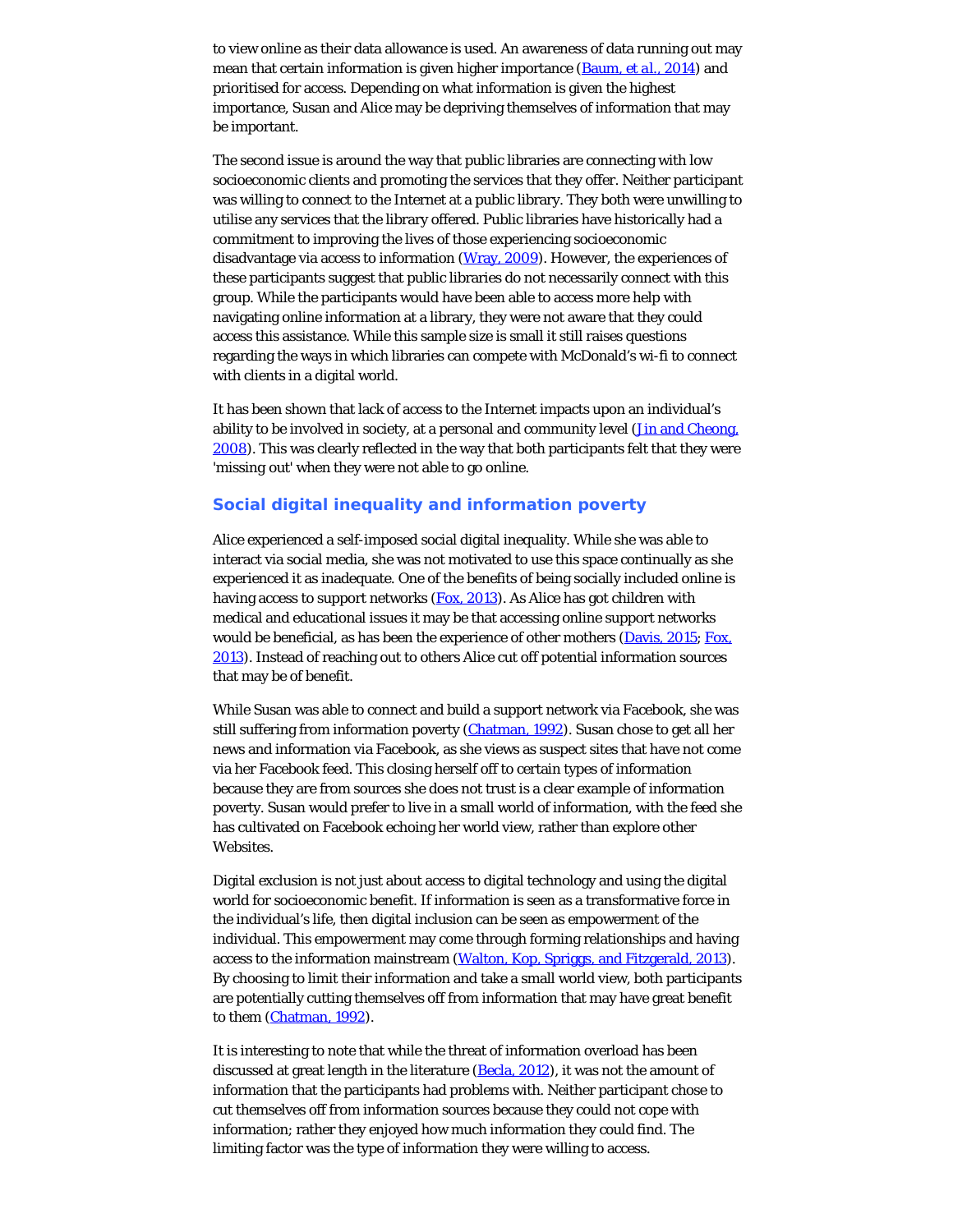# **Economic digital inequality**

Governments and private organisations increasingly rely on digital tools to store and disseminate information. As the need for individuals to access digital information increases, so too do the impacts of digital exclusion, and both participants experienced partial economic digital inequality ([Warren, 2007](#page-13-19)).

Alice was able to deal successfully with banks and some other organisations, but when it came to more complex information or transactions, her lived experience of online information was inadequate. Her lived experience of the online space as essential shows that she understands the economic benefits of being online, but may not always be able to access them.

Similarly Susan was able to take advantage of the economic benefits of being online in terms of connecting with organisations and also finding the cheapest price for goods and services. However Susan did not find the online world to be a reliable source of information for jobs and houses as she was unable to find information relating to this. As Susan mediates her use of the Internet through Facebook, she does not have the skills needed to search outside of this space to take advantage of the economic opportunities the Internet offers. As more and more jobs require digital skills outside the ones that Susan possesses it seems likely that she will be increasingly left behind ([Winchester, 2009\)](#page-13-11).

The impacts of economic digital exclusion not only affect the individual but the wider society [\(Rose,](#page-13-13) *[et al.](#page-13-13)*[, 2014](#page-13-13)). To demonstrate the power of digital inclusion, providing digital access to social housing estates in Victoria (Australia) generated \$5.9 million in benefits to the residents and wider community over five years in the form of enhanced education and employment, greater economic connectivity and health and well-being benefits [\(Rose,](#page-13-13) *[et al.](#page-13-13)*[, 2014](#page-13-13)). Understanding the relationship between socioeconomic status and digital exclusion is essential, as previous research shows that inability to access digital information affects individuals' educational and employment opportunities, which in turn affects their socioeconomic status (*Jin and* [Cheong, 2008](#page-13-0)). If Alice and Susan were able to be fully economically digitally included then they would have better life chances.

The implications for these findings include a need for enhanced promotion and support of library services for socioeconomically disadvantaged individuals. There is also an apparent need to improve the digital and information literacy of this group so that their overall information experience can be enhanced and they can gain greater benefit from being online. This pilot study shows the need for further research into this area so that a more complete picture can be constructed about digital exclusion and socioeconomic status.

# **Conclusion**

The findings of this pilot study show that being online has great benefits for socioeconomically disadvantaged people who may want to be part of the digital environment. However online information experiences are complex and there is no quick fix when it comes to digital exclusion. There are numerous problems to address in order to enable socioeconomically disadvantaged individuals to take advantage of online information, from developing technical skills to being willing to move into different information worlds.

This study confirms previous research that there is a digital vicious circle, where individuals experiencing socioeconomic disadvantage who are most in need of help and assistance from government departments and health providers have the least access [\(Baum,](#page-13-0) *[et al.](#page-13-0)*[, 2014](#page-13-0)). Yet access is not enough. Through an examination of the entire online information experience we are able to see that there are numerous ways that individuals experiencing socioeconomic disadvantage may need assistance to use information to empower themselves.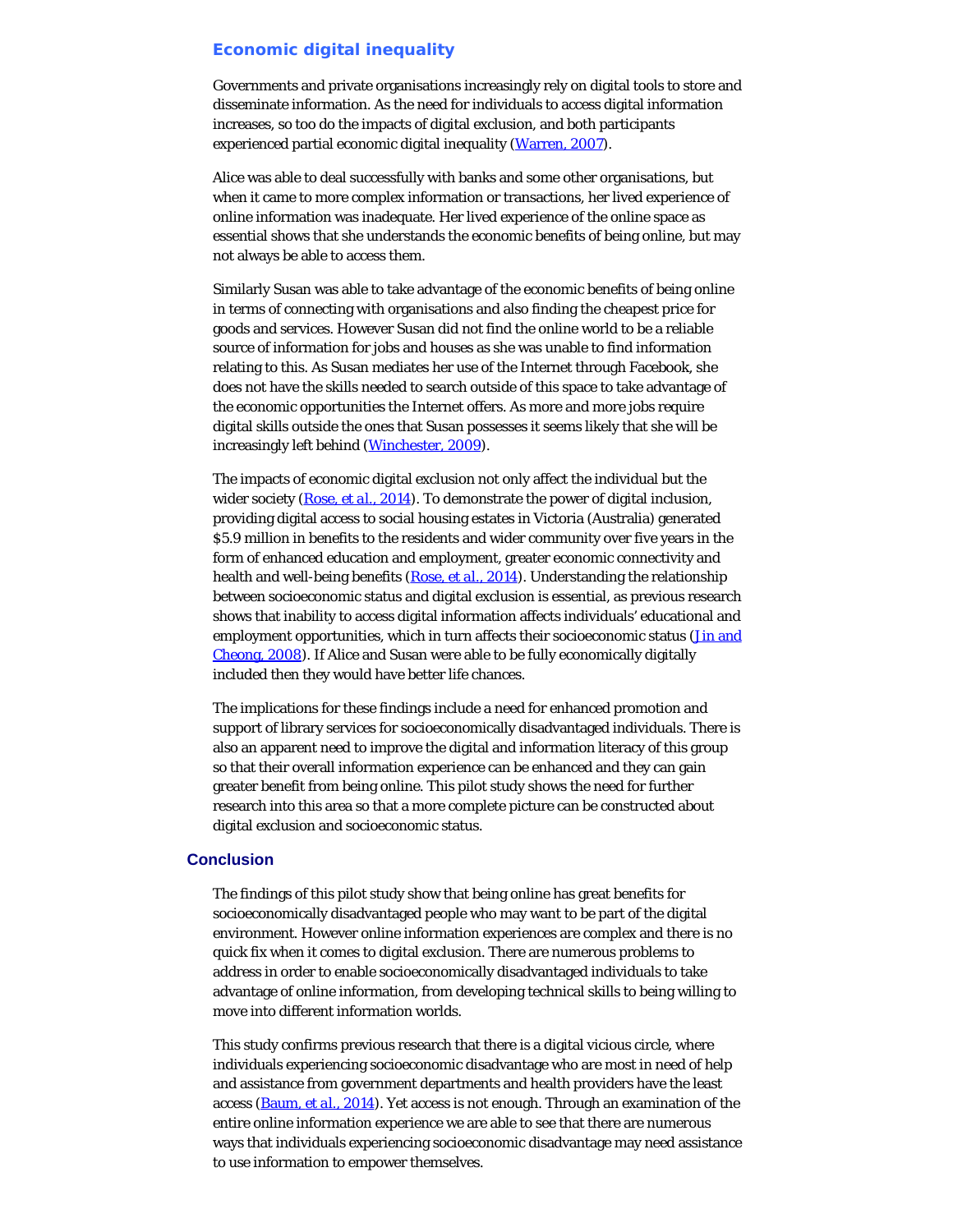The findings of this exploratory pilot study show that an understanding of the holistic information experience has potential to benefit both individuals who are experiencing socioeconomic disadvantage and the organisations that interact with them. A deeper understanding of this experience may inform these organisations' current practice and provide an evidence base to enhance the support they provide to individuals experiencing socioeconomic disadvantage.

# **Ethical clearance**

Full ethical clearance of the research tool and data collection processes has been obtained from the QUT Ethics Committee (QUT Ethics Approval Number 1400000757).

#### <span id="page-11-0"></span>**About the authors**

**Kathleen Smeaton** is a doctoral student in the Faculty of Education at the Queensland University of Technology. She has worked as an academic, libarian and learning designer. Kathleen's research interests include information literacy and digital play. She can be contacted at: **k**.smeaton@qut.edu.au

**Christine Susan Bruce**, PhD, is Professor in the Information Systems School of the Science and Engineering Faculty at the Queensland University of Technology (QUT). She is a Principal Fellow of the Higher Education Academy and Academic Program Director of Research Training for STEM research students and supervisors. Christine is also Chair of the QUT Higher Education. Christine's research interests include information literacy, particularly using qualitative methods, doctoral study and supervision and information and learning experiences in digital spaces. She can be contacted at [c.bruce@qut.edu.au](mailto:c.bruce@qut.edu.au)

**Hilary Hughes**, PhD, is Associate Professor at the Faculty of Education Faculty, Queensland University of Technology, Australia. Her research interests include information literacy and informed learning, information experience, teacherlibrarianship and school libraries, international student experience and learning environment design. She is chief investigator for two Australian Research Council Linkage grants and has completed several other funded projects. In her research, Hilary draws on extensive previous experience as reference librarian and information literacy educator. In 2010 Hilary was Fulbright Scholar-in-Residence at University of Colorado. She has also received several learning and teaching awards. She can be contacted at [h.hughes@qut.edu.au](mailto:h.hughes@qut.edu.au)

**Kate Davis**, PhD, is a Senior Research Fellow at the University of Southern Queensland's Digital Life Lab. Kate is a social scientist who researches information experience, particularly in the context of social media, using qualitative approaches designed to get to the heart of people's experience. Her doctoral study exploring the information experience of new mothers in social media produced the first theoretical rendering of information experience as an object of study. She can be contacted at [Kate.Davis@usq.edu.au](mailto:Kate.Davis@usq.edu.au)

#### **References**

Australian Bureau of Statistics. (2011a). *[Measures of socioeconomic status.](http://www.webcitation.org/6svKQOC7z)* Retrieved from http://www.ausstats.abs.gov.au/ausstats/subscriber.nsf/0/367D3800605DB064CA2578B60013445C/\$File/ 1244055001\_2011.pdf (Archived by WebCite®at http://www.webcitation.org/6svKQOC7z) Australian Bureau of Statistics. (2011b). *[Socioeconomic indexes for areas](http://www.webcitation.org/6svKc90zy) [\(SEIFA\), 2011.](http://www.webcitation.org/6svKc90zy)* Retrieved from http://www.ausstats.abs.gov.au/ausstats/subscriber.nsf/0/22CEDA8038AF7A0DCA257B3B00116E34/\$File/

2033.0.55.001 seifa 2011 technical paper.pdf (Archived by WebCite®at http://www.webcitation.org/6svKc90zy)

Australian Bureau of Statistics. (2014). *[Household use of information technology,](http://www.webcitation.org/6svKLRATX) [Australia, 2012-13.](http://www.webcitation.org/6svKLRATX)* Retrieved from

http://www.abs.gov.au/ausstats/abs@.nsf/Lookup/8146.0Chapter12012-13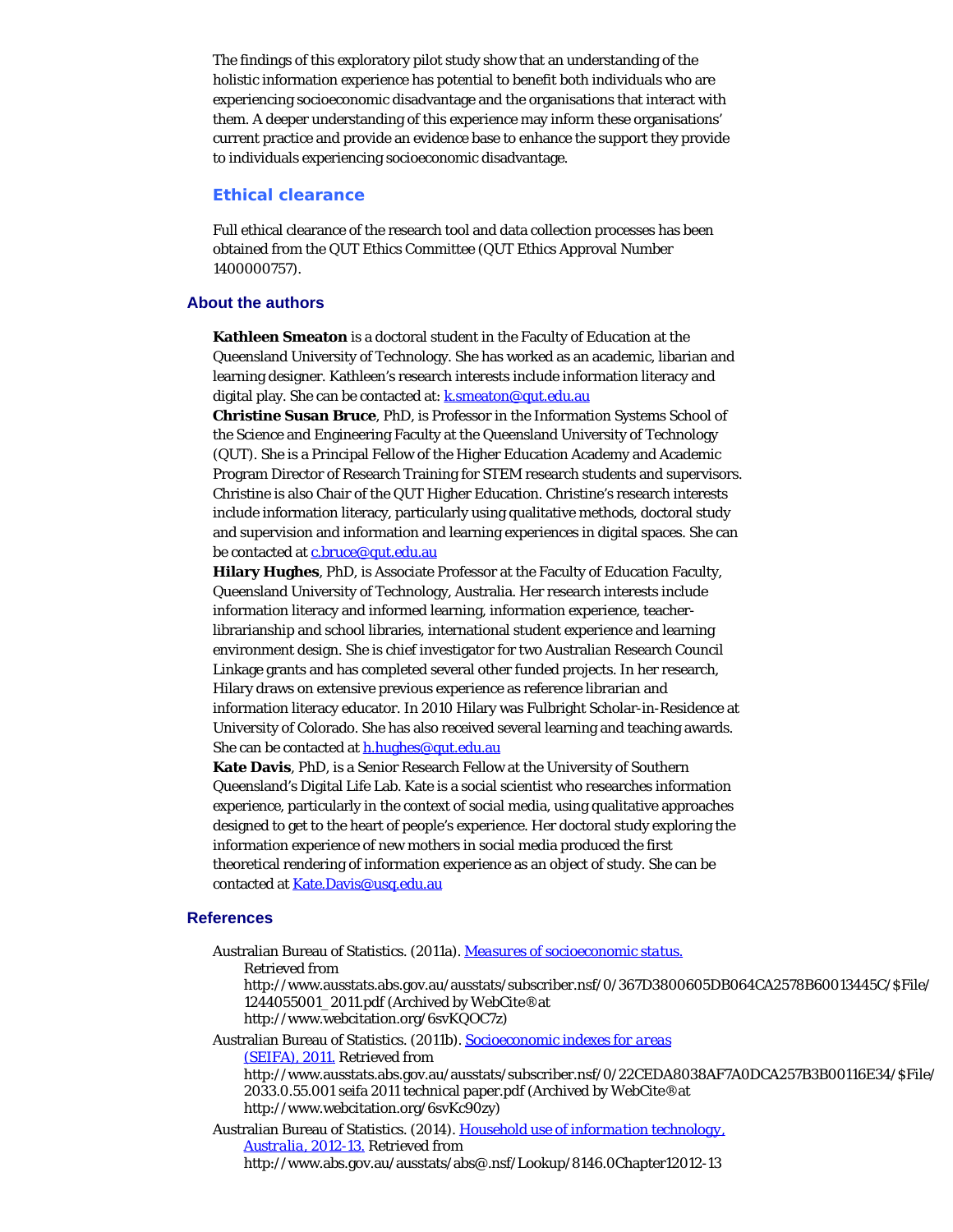(Archived by WebCite® at http://www.webcitation.org/6svKLRATX)

- Barraket, J. & Scott, G. (2001). Virtual equality? Equity and the use of information technology in higher education. *Australian Academic & Research Libraries, 32*(3), 204-212.
- Baum, F., Newman, L. & Biedrzycki, K. (2014). Vicious cycles: digital technologies and determinants of health in Australia. *Health Promotion International, 29*(2), 349-360.
- Becla, A. (2012). Information society and knowledge-based economy development level and the main barriers - some remarks. *Economics & Sociology, 5*(1), 125-132.
- Bernsmann, S. & Croll, J. (2013). Lowering the threshold to libraries with social media. *Library Review, 62*(1/2), 53-58.
- Bruce, C., Davis, K., Hughes, H., Partridge, H. & Stoodley, I. (2014). *Information experience: approaches to theory and practice.* Bingley, UK: Emerald Group.
- Callahan, J. L. & Sandlin, J. A. (2007). The tyranny of technology: a critical assessment of the social arena of online learning. *New Horizons in Adult Education & Human Resource Development, 21*(3/4), 5-15.
- Chatman, E. A. (1992). *The information world of retired women.* New York: Greenwood Press.
- Creswell, J. W. (2013). *Qualitative inquiry and research design: choosing among five approaches*. Los Angeles, CA: SAGE Publications.
- [Davis, K. \(2015\).](http://www.webcitation.org/6svKLRATX) *[The information experience of new mothers in social media: a](https://eprints.qut.edu.au/86784/) [grounded theory study](https://eprints.qut.edu.au/86784/)*. Unpublished doctoral dissertation, Queensland University of Technology, Brisbane, Queensland, Australia . Retrieved from https://eprints.qut.edu.au/86784/ (Archived by WebCite®at http://www.webcitation.org/6svKjFoRx).
- Di Maggio, P., Hargittai, E., Celeste, C. & Shafer, S. (2004). Digital inequality: from unequal access to differentiated use. In K. M. Neckerman (Ed.), *Social inequality*. (pp.355-400) New York, NY: Russell Sage Foundation.
- Foley, P. (2004). Does the Internet help to overcome social exclusion? *Electronic Journal of eGovernment, 2*(7), 139-145. Retrieved from http://www.ejeg.com/issue/download.html?idArticle=30 . (Archived by WebCite® at http://www.webcitation.org/6t26gKcny)
- Fox, S. (2013). *[The who, what, where, when & why of health care social media](http://www.webcitation.org/6svKsgV7r)*. Paper presented at Symposium, Albert Einstein College of Medicine, Yeshiva University. Retrieved from http://www.pewinternet.org/2013/10/18/thewho-what-where-when-why-of-health-care-social-media/ (Archived by WebCite® at http://www.webcitation.org/6svKsgV7r)
- Gil-Garcia, J., Hlebig, N. & Ferro, E. (2013). Understanding the multidimensionality of the digital divide: empirical evidence from Italy in the unconnected. In P. Baker, J.Hanson & J. Hunsinger (Eds.), *The unconnected: social justice, participation and engagement in the Information Society* (pp.21-44). New York: Peter Lang.
- Haras, C. & Brasley, S. S. (2011). Is information literacy a public concern? A practice in search of a policy. *Library Trends, 60*(2), 361-382.
- Helsper, E. J. (2012). A corresponding fields model for the links between social and digital exclusion. *Communication Theory, 22*(4), 403-426.
- Helsper, E. J. (2016), The social relativity of digital exclusion: applying relative deprivation theory to digital inequalities. *Communication Theory, 27*(3), 223-242.
- Humphry, J. (2014). *[Homeless and connected: mobile phones and the Internet in](http://www.webcitation.org/6svKz3iFv) [the lives of homeless Australians](http://www.webcitation.org/6svKz3iFv)*. Retrieved from https://accan.org.au/files/Grants/homelessandconnected/Homeless\_and\_Connected\_web.pdf (Archived by WebCite® at http://www.webcitation.org/6svKz3iFv)
- Jackson, L. A., von Eye, A., Biocca, F. A., Barbatsis, G., Zhao, Y. & Fitzgerald, H. E. (2006). Does home Internet use influence the academic performance of lowincome children? *Developmental Psychology, 42*(3), 429-435.

Jin, J. & Cheong, A. W. H. (2008). [Measuring digital divide: the exploration in](http://www.webcitation.org/6swSDM30x) [Macao.](http://www.webcitation.org/6swSDM30x) *Observatorio Journal, 9*(13), 259-272. Retrieved from http://obs.obercom.pt/index.php/obs/article/view/186/199 (Archived by WebCite® at http://www.webcitation.org/6swSDM30x)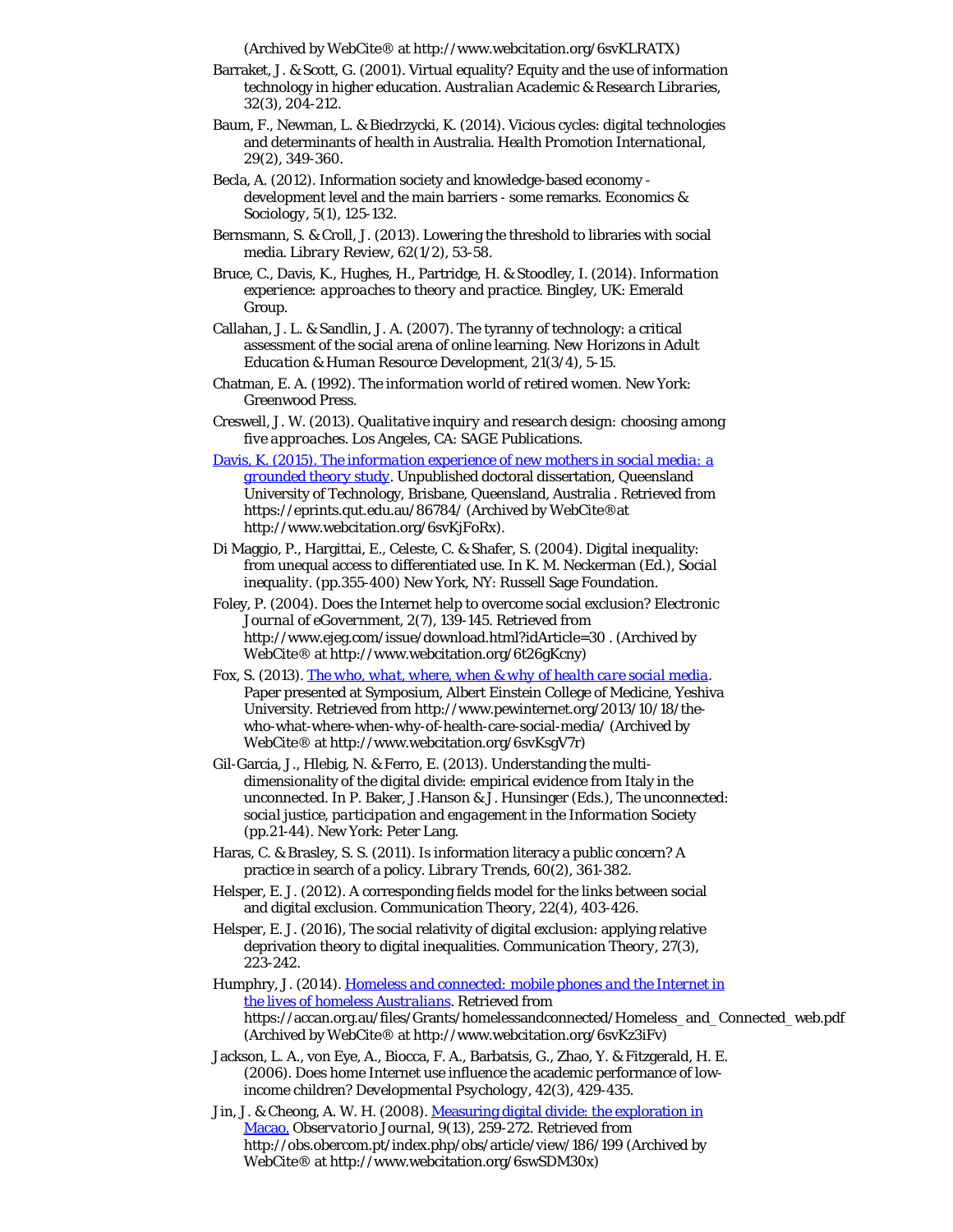- <span id="page-13-6"></span><span id="page-13-0"></span>Le Dantec, C. (2008). Life at the margins: assessing the role of technology for the urban homeless. *Interactions, 15*(5), 24-27.
- <span id="page-13-12"></span>Le Dantec, C., Farrell, R., Christensen, J., Bailey, M., Ellis, J., Kellogg, W. & Edwards, W. (2011). [Publics in practice: ubiquitous computing at a shelter for](http://www.webcitation.org/6svL4l6sH) [homeless mothers.](http://www.webcitation.org/6svL4l6sH) In *Proceedings of CHI. May 7-12, 2011, Vancover, Canada*. Retrieved from https://www.cc.gatech.edu/fac/keith/pubs/chi2011 publics.pdf (Archived by WebCite® at http://www.webcitation.org/6svL4l6sH)
- <span id="page-13-1"></span>Mackay, H., Maples, W. & Reynolds, P. (2001). *Investigating the information society*. London: Routledge in association with the Open University.
- <span id="page-13-10"></span>McKenna, K. Y. A., Green, A. S. & Gleason, M. E. J. (2002). Relationship formation on the internet: what's the big attraction? *Journal of Social Issues, 58*(1), 9-31.
- Parayil, G. (2005). The digital divide and increasing returns: contradictions of informational capitalism. *Information Society, 21*(1), 41-51.
- Partridge, H. & Yates, C. (2014). Researching information management: object and domain. In C. Bruce, Davis, K., Hughes, H., Partridge, H. & Stoodley, I. (Ed.), *Information experience: approaches to theory and practice*(pp. 19- 31). Bingley: Emerald Group.
- <span id="page-13-13"></span>Rose, N., Seton, C., Tucker, J. & van der Zwan, R. (2014). *Digital and included: empowering social housing communities*. Coffs Harbour, NSW, Australia: Regional Initiative for Social Innovation and Research (RISIR), Southern Cross University.
- <span id="page-13-9"></span>Selwyn, N. & Facer, K. (2010). *Beyond digital divide: towards an agenda for change*. Hershey, PA: Information Science Reference.
- <span id="page-13-16"></span>Stewart,D. & Mickunas, A. (1974). *Exploring phenomenology: a guide to the field and its literature*. Chicago, IL: American Library Association.
- <span id="page-13-7"></span>van Dijk, J. (2005). *The deepening divide: inequality in the information society*. Thousand Oaks, CA: Sage.
- <span id="page-13-8"></span>van Dijk, J. (2006). Digital divide research, achievements and shortcomings. *Poetics, 34*(4–5), 221-235.
- <span id="page-13-15"></span>van Manen, M. (1997). *Researching lived experience: human science for an action sensitive pedagogy*. London, Ont.: Althouse Press.
- <span id="page-13-17"></span>van Manen, M. (2014). *Phenomenology of practice: meaning-giving methods in phenomenological research and writing*. Walnut Creek: CA: Left Coast Press.
- <span id="page-13-14"></span>van Deursen, A. J. & Helsper, E. J. (2015). The third-level digital divide: who benefits most from being online? In L. Robinson (Ed.), *Communication and Information Technologies Annual*, (pp.29-52). Bingley: Emerald.
- <span id="page-13-4"></span>Walton, P., Kop, T., Spriggs, D. & Fitzgerald, B. (2013). A digital inclusion: empowering all Australians. *Australian Journal of Telecommunications and the Digital Economy, 1*(1), 1-17.
- <span id="page-13-19"></span>Warren, M. (2007). The digital vicious cycle: links between social disadvantage and digital exclusion in rural areas. *Telecommunications Policy, 31*(6–7), 374-388.
- <span id="page-13-5"></span>Warschauer, M. (2003). *Technology and social inclusion rethinking the digital divide*. Cambridge, MA: MIT Press.
- Webster, F. (2014). *Theories of the information society*. London: Routledge.
- <span id="page-13-11"></span><span id="page-13-2"></span>Winchester, N. (2009). *[Social housing and digital exclusion](http://www.webcitation.org/6svLAhm82)*. London: National Housing Federation. Retrieved from http://oro.open.ac.uk/27223/ (Archived by WebCite® at http://www.webcitation.org/6svLAhm82)
- <span id="page-13-18"></span>Wray, W. L. (2009). Library services for the poor: implications for library education. *Public Library Quarterly, 28*(1), 40-48.

<span id="page-13-3"></span>Zickhur, K. (2013). *[Who's not online and why](http://www.webcitation.org/6svLFgEbq)*. Retrieved from http://www.pewinternet.org/files/oldmedia//Files/Reports/2013/PIP\_Offline adults\_092513\_PDF.pdf (Archived by WebCite® at http://www.webcitation.org/6svLFgEbq)

### **How to cite this paper**